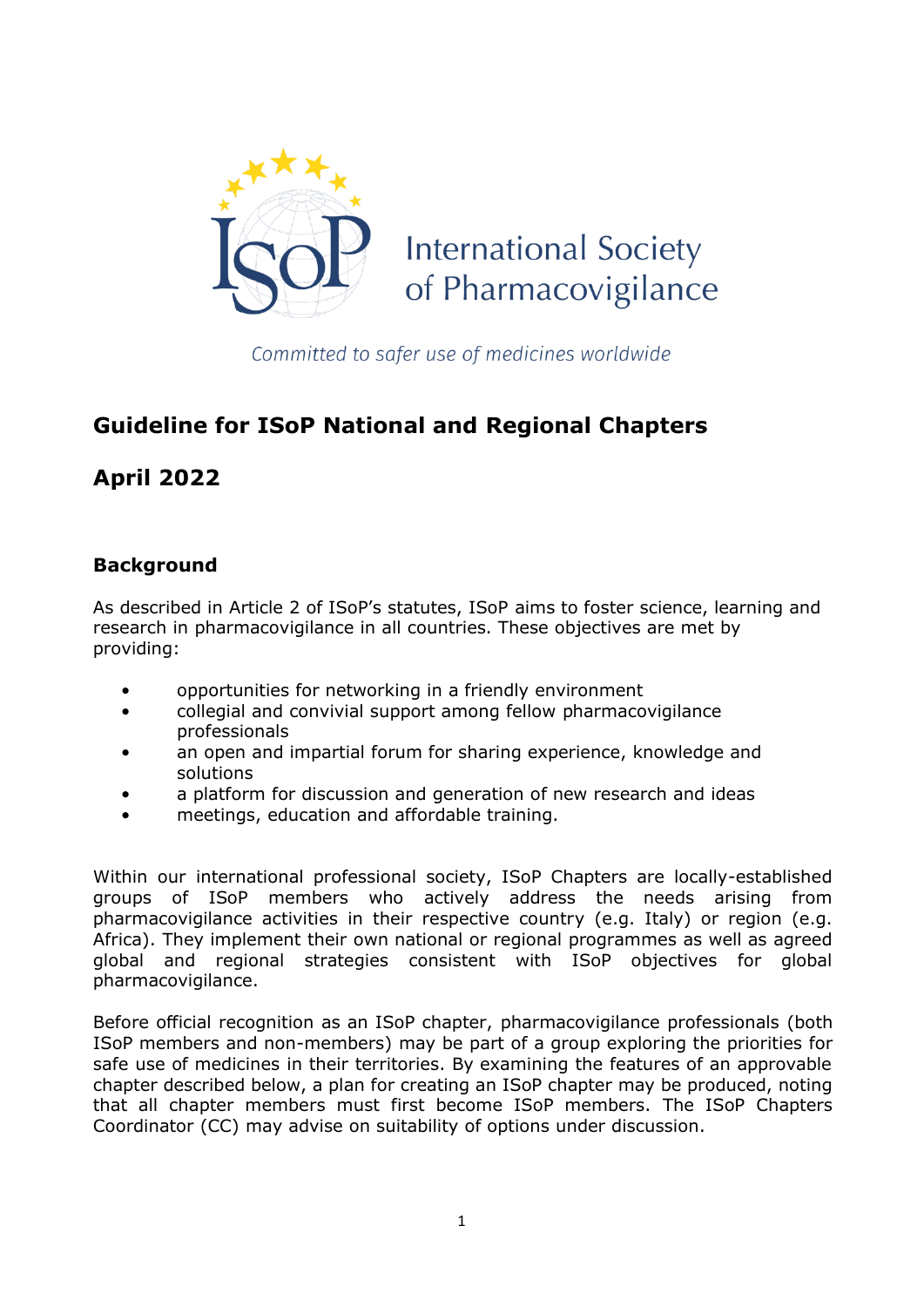# **1. Aims of ISoP Chapters**

ISoP Chapters act to develop pharmacovigilance in their territory of influence and help those in need of assistance.

- 1.1. Chapters enable ISoP members to be involved in the development of pharmacovigilance in their country or region.
- 1.2. Through their activities and feedback, ISoP Chapters may also be instrumental in shaping ISoP's strategy and policies, working together on regional priorities, as well as promoting and supporting international initiatives.
- 1.3. Chapters provide a mechanism for national and regional pharmacovigilance issues to be recognized globally.
- 1.4. Members of ISoP chapters are encouraged to collaborate with other ISoP chapters with the overall aim of enhancing patient safety worldwide.
- 1.5. Chapter activities should strengthen ISoP as a whole by being consistent with the stated global aims of ISoP in the By-laws.

## **2. Process for Establishing an ISoP Chapter**

- 2.1 As the first step, an understanding is reached between the ISoP EC and an individual or group of ISoP members who wish to work towards forming a chapter of ISoP in their country or region.
- 2.2 In order for the ISoP EC to approve a national or regional chapter, the new chapter leaders should prepare a proposal which includes the following points:
	- 2.2.1 The proposed Chapter should demonstrate its determination, diligence and competence to represent ISoP and the discipline of pharmacovigilance in its own country/region.
	- 2.2.2 The motivation behind the new chapter construction should be outlined, including how it will serve ISoP members in this country/region.
	- 2.2.3 At least 10 ISoP members are needed to form a chapter.
	- 2.2.4 There may only be one ISoP Chapter within a defined territory, for example, one country. If a Chapter is to represent more than one country, or wishes to represent a region within a country, the proposal should state the reasons for this. These may refer to the numbers of ISoP members available to start a chapter, local or regional interests, or geographical constraints.
	- 2.2.5 Chapters should have a self-supporting status while still allowing them to operate in conformity with the By-laws and principles of ISoP. Chapters will be guided by the ethical principles of ISoP, including the ISoP Code of Conduct, although details of how such principles are locally implemented may vary across the world. (*See Annex 1*)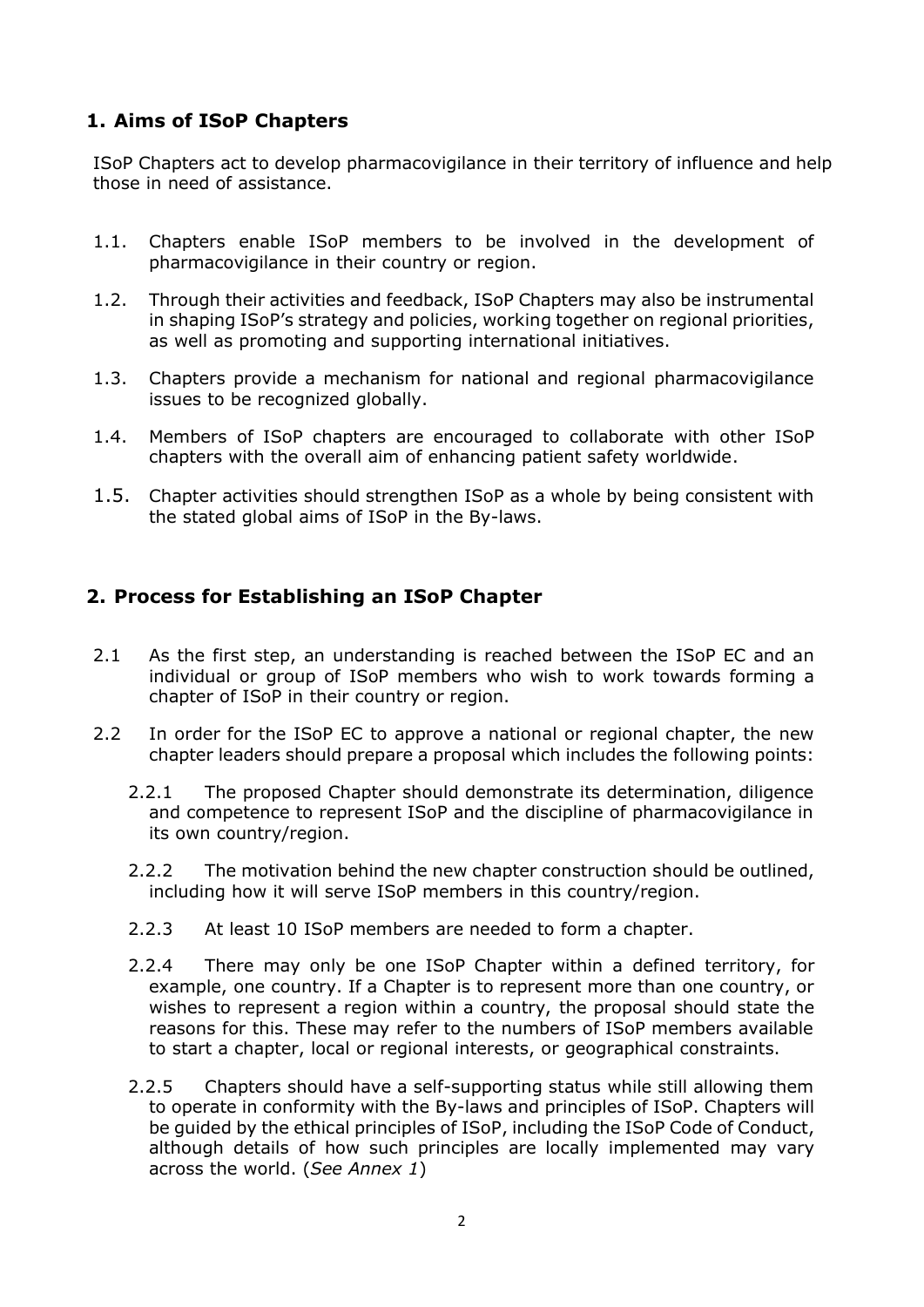- 2.3 There are two ways to set-up a new chapter:
	- 2.3.1 The *first* option is a simplified procedure, as an informal regional subgroup of ISoP without its own bank account. Members communicate by email and online events are usually organised using the ISoP Zoom platforms.
	- 2.3.2 A *second* option applies for those chapters that wish to have their own bank account and independent financial management: the new chapter may be created as a separate entity according to specific laws in a particular country. However, all ISoP memberships should be paid centrally via the ISoP Secretariat, with the financial management only applying for the organization of meetings or training, always in coordination with the ISoP EC.

If chapter leaders seek to have this option, the main reasons for having independent financial processes (for example, for creating and implementing sponsored regional meetings and training activities) should be specified in the proposal letter.

- 2.4 The specific legal nature of the chapter, such as a charity status, may vary from country to country. It may not be necessary to have any specific legal status, but such a legal status may be required locally, e.g. to declare and manage funding by any organizations or companies involved in meetings, courses and travel or other activities. If there is any doubt, this should be discussed with the ISoP CC before submission of the chapter proposal.
- 2.5 The ISoP EC will discuss any new chapter proposals at their monthly EC meeting. Proposals should be submitted to the ISoP Secretary at least 7 working days before the EC meeting.
- 2.6 If approval is granted by the EC, the chapter leaders will receive a letter from the ISoP President recognizing this group as an ISoP Chapter. At this stage, the national contact may use the ISoP name or logo but may not (unless specifically authorised to do so by the EC) speak on behalf of ISoP.
- 2.7 Subsequently, the formation of the new chapter will be approved by the ISoP AB and officially launched at the next mid-year or annual ISoP General Assembly.
- 2.8 New ISoP chapters will also be announced in the ISoP Star and on the ISoP website as well as via relevant social media channels.

### **3. Organisational Structure of ISoP Chapters**

- 3.1 Chapters may informally decide who will lead the chapter without the need for elections of an Executive Committee, if agreement can be reached by emailing all chapter members. The ISoP CC should be informed of the chapter Head/Lead by email.
- 3.2 Alternatively, larger chapters may elect an Executive Committee to lead the chapter. The following roles are recommended: a president/coordinator, a vice-president, a secretary, and a treasurer (if applicable, see 3.2 above).
- 3.3 Those standing for selection or election as chapter leaders/EC officers must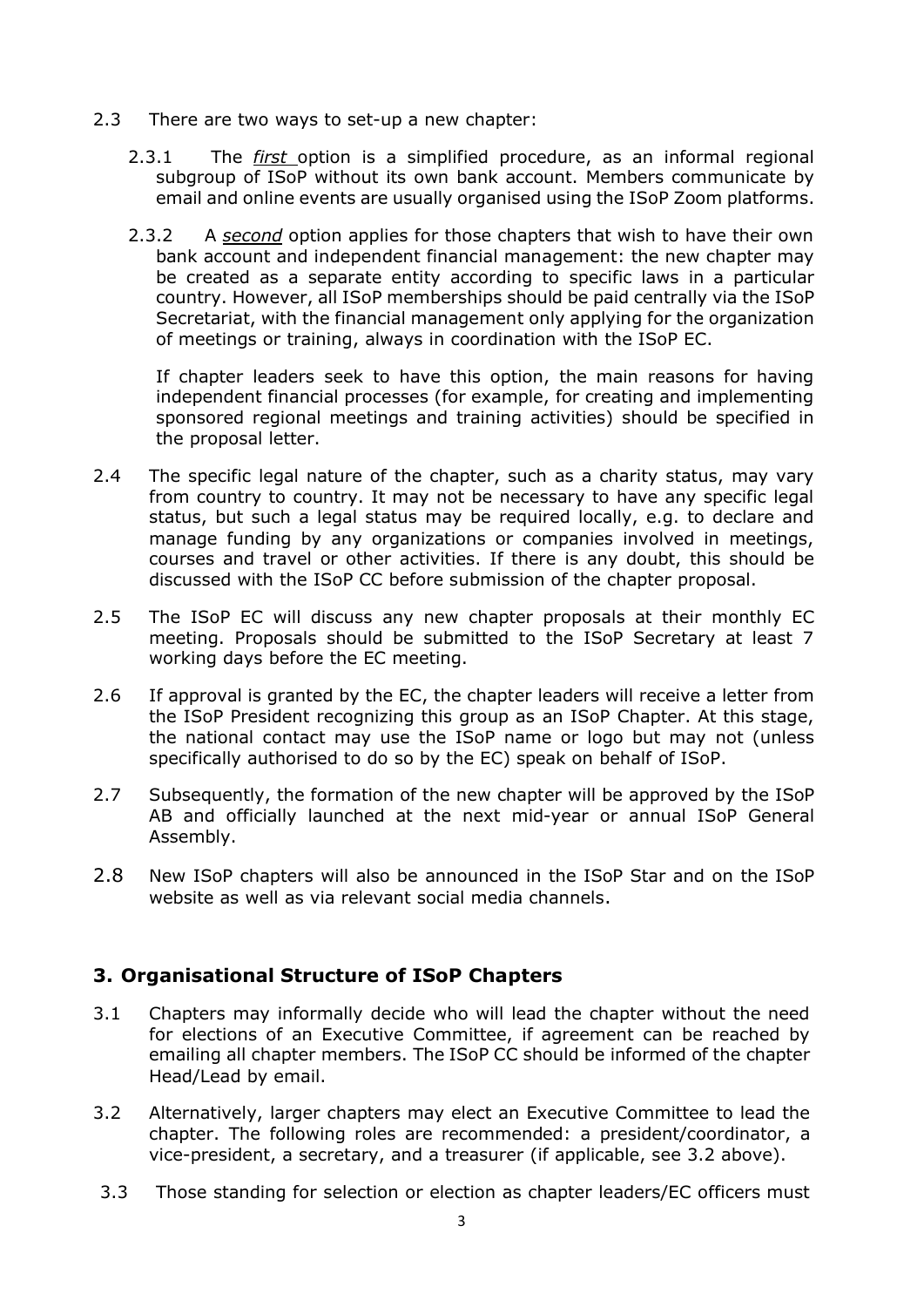be current members of ISoP and are expected to renew their membership promptly (within one month) when renewal is due.

- 3.4 Elections should be held online after the official launching of the Chapter, in conjunction with the ISoP CC and the ISoP Secretariat. A record should be kept of the mechanism of election and the results.
- 3.5 The term of the Chapter Leader/Executive Committee officers is normally 3 years, subject to renewal.
- 3.6 The Chapter EC will ensure the Chapter's activities, financial management (where applicable) and records are set up and maintained to enable communication with the ISoP CC.
- 3.7 All ISoP memberships within each chapter are centralized with ISoP administration. Individual chapters do not process annual ISoP membership applications fees.
- 3.8 The contact details (email addresses) of Chapter Leaders or Executive Committee members shall be given for each chapter on the ISoP website.

### **4. Operational Organisation of ISoP Chapters**

- 4.1. New ISoP members will be referred to the appropriate chapter by the ISoP Secretary, based on their application. Upon request, members located in a different region may be part of a specific chapter. ISoP members may also be a part of more than one chapter.
- 4.2. Chapters are responsible for updating their participant list in liaison with ISoP Administration. The chapter Leader/Secretary is responsible for keeping all chapter members informed about chapter activities and events.
- 4.3. Within their own countries or region, ISoP chapters are standalone organisations working with ISoP members acting as volunteers. If Chapters wish to develop their own bylaws, they should be consistent with ISoP bylaws. These written procedures will be available on request.
- 4.4. Chapters may organize themselves in any way they see fit and can meet at a periodicity of their own choosing. National or regional chapters shall inform the ISoP Secretariat about any scheduled events such as meetings, symposia, conferences etc.
- 4.5. Each ISoP Chapter may use the name and emblem of ISoP. It should take all necessary steps to protect the name and logo of ISoP under the laws and regulations of the NC's country or territory. The Chapter may consider the creation of a specific Chapter logo, but it must be limited to the use of an unaltered version of the ISoP logo with the Chapter name underneath. Here some examples: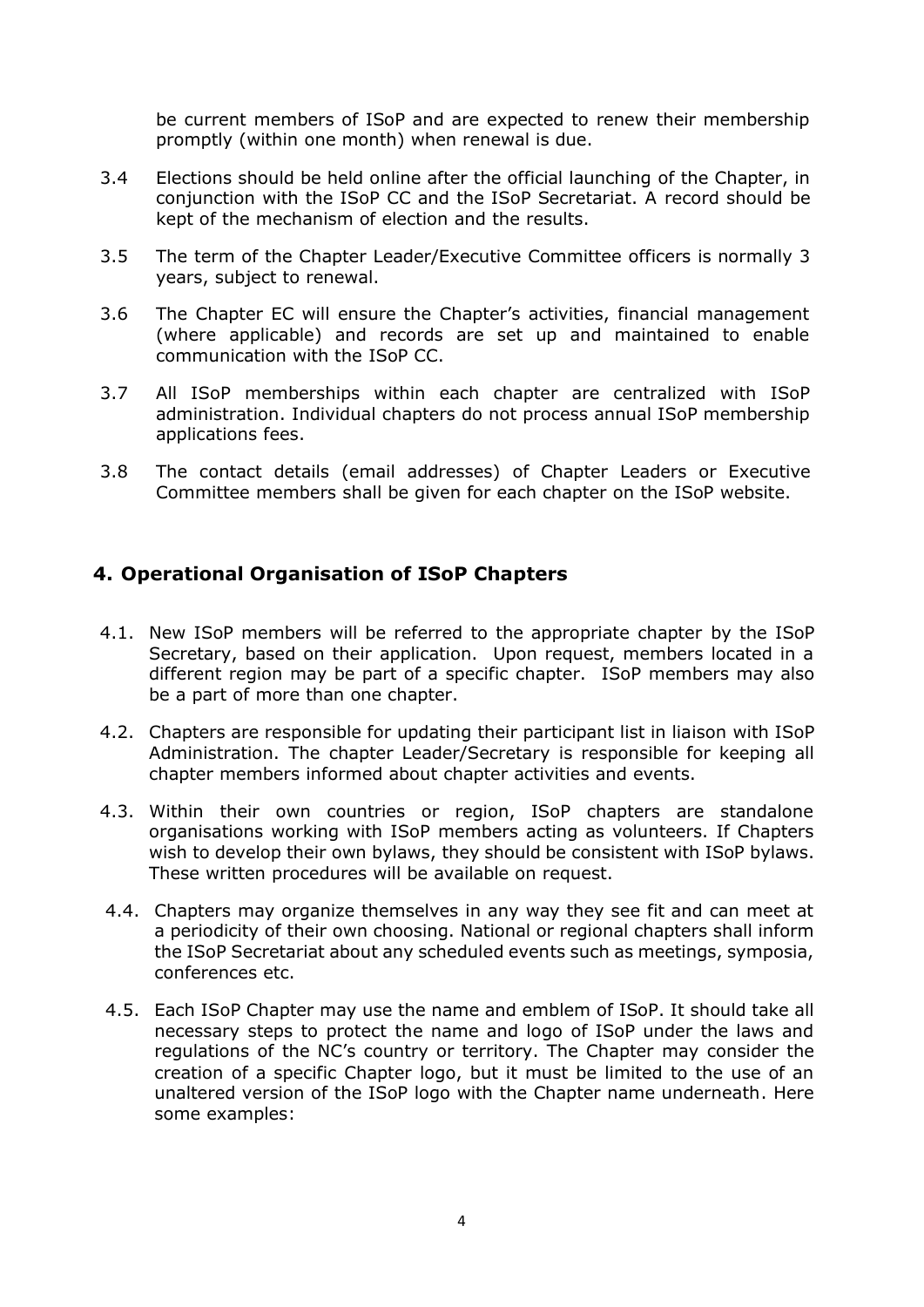

- 4.6. The Chapter should extend its activities such as meetings and training courses within its defined territory. It is recommended that the Chapter should liaise with the ISoP CC and the appropriate AB Regional Leader, informing them about activities such as meetings and training courses within the region as a whole.
- 4.7. ISoP Chapters are encouraged to collaborate with each other, especially those in the same region, or those working on similar pharmacovigilance topics. Joint meetings/webinars/training courses are welcomed and should strengthen and promote international cooperation within ISoP.
- 4.8. Normally, chapter events (including face-to-face meetings and webinars) are offered to ISoP members only. If the Chapter wishes to organize occasional free events for non-members, this should be discussed with the ISoP EC.
- 4.9. All ISoP Chapters should adhere to and continually act in accordance with the ISoP constitution and By-Laws. If needed, Chapters may draft their own bylaws, including sponsorship rules, in accordance with ISoP standards.
- 4.10. For Chapters with independent financial management (see Section 3.2 above) records should be available for inspection by the ISoP Treasurer upon request.

### **5. Reporting of Chapter Activities**

5.1. Each Chapter will share a regular activity report (and financial reports, if applicable) with the ISoP EC and AB, normally twice a year at the mid-year and annual ISoP meetings. A template of the activity reports is in annex 2.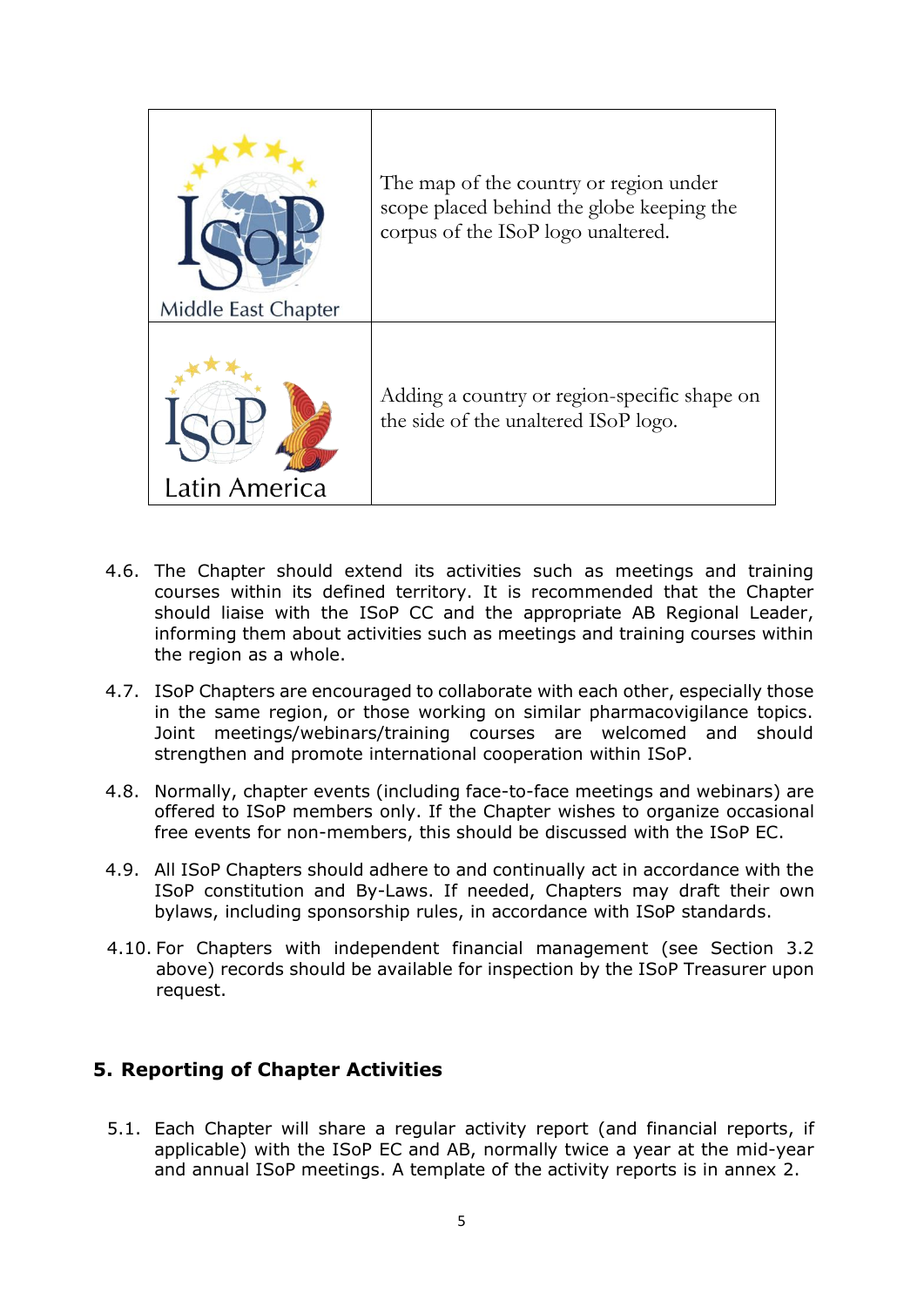- 5.2. The report should be submitted on request to the ISoP CC who will then prepare and present a summary of all chapter activities to the EC and AB.
- 5.3. A summary of ISoP chapter activity will be presented by the ISoP CC at the ISoP General Assembly each year. Due to time limitations, this will be in the form of chapter highlights, rather than a full and comprehensive report.
- 5.4. A session for chapters should be held at the ISoP annual conference. This will be chaired by the ISoP CC and timing should be scheduled to allow as many coordinators as possible to attend the session. Presentations should be discussed and agreed with the ISoP CC (before abstract submission).
- 5.5. Chapters are encouraged to propose specific events or symposia presenting their activities or other topics of interest at the annual meeting, with prior approval of the meeting's scientific committee.
- 5.6. Chapters are encouraged to identify potentially suitable sites and organisers in their region for an ISoP annual meeting. Proposals should be submitted to the ISoP EC at least two years in advance of proposed date.
- 5.7. All chapters have a space on the official ISoP website. In liaison with the ISoP Secretary, each chapter should keep updating its space on the website. This will make visible the efforts and activities offered by the Chapters; a recommended structure is described in annex 3.
- 5.8. Chapter members are encouraged to write articles/updates about chapter activities for the ISoP Newsletters, ISoP Star or ISoP Twitter feeds. These should be prepared in conjunction with the ISoP COMMS team and the ISoP Secretary.
- 5.9. Chapter articles may also be submitted to ISoP's official journal, *Drug Safety*, either for consideration of publication in the ISoP pages or as independent research articles. Articles for the ISoP pages of Drug Safety should be peer reviewed by the Chapters Co-ordinator and/or a member of the ISoP COMMS team before submission.

# **6. Oversight of ISoP Chapters by ISoP Advisory Board**

The ISoP EC and AB should contribute to the development of national or regional chapters, whenever possible. Our international strategy should take into account the needs, opportunities and benefits involved in particular regions, while also developing the aims of the wider society, for example, better knowledge and understanding of the safe and effective use of medicines (including all products used to pharmacologically alter or manipulate human pathophysiology such as herbals, natural medicines, OTC products, drug-devices).

- 6.1. The ISoP Chapters Coordinator (CC) is a member of the ISoP AB (appointed by the ISoP President) who is responsible for co-ordinating and supporting all ISoP chapters to ensure they operate within ISoP's global aims, while remaining organisationally self-supporting at the national or region level.
- 6.2. Other members of the ISoP AB will act as a Regional Leaders for each ISoP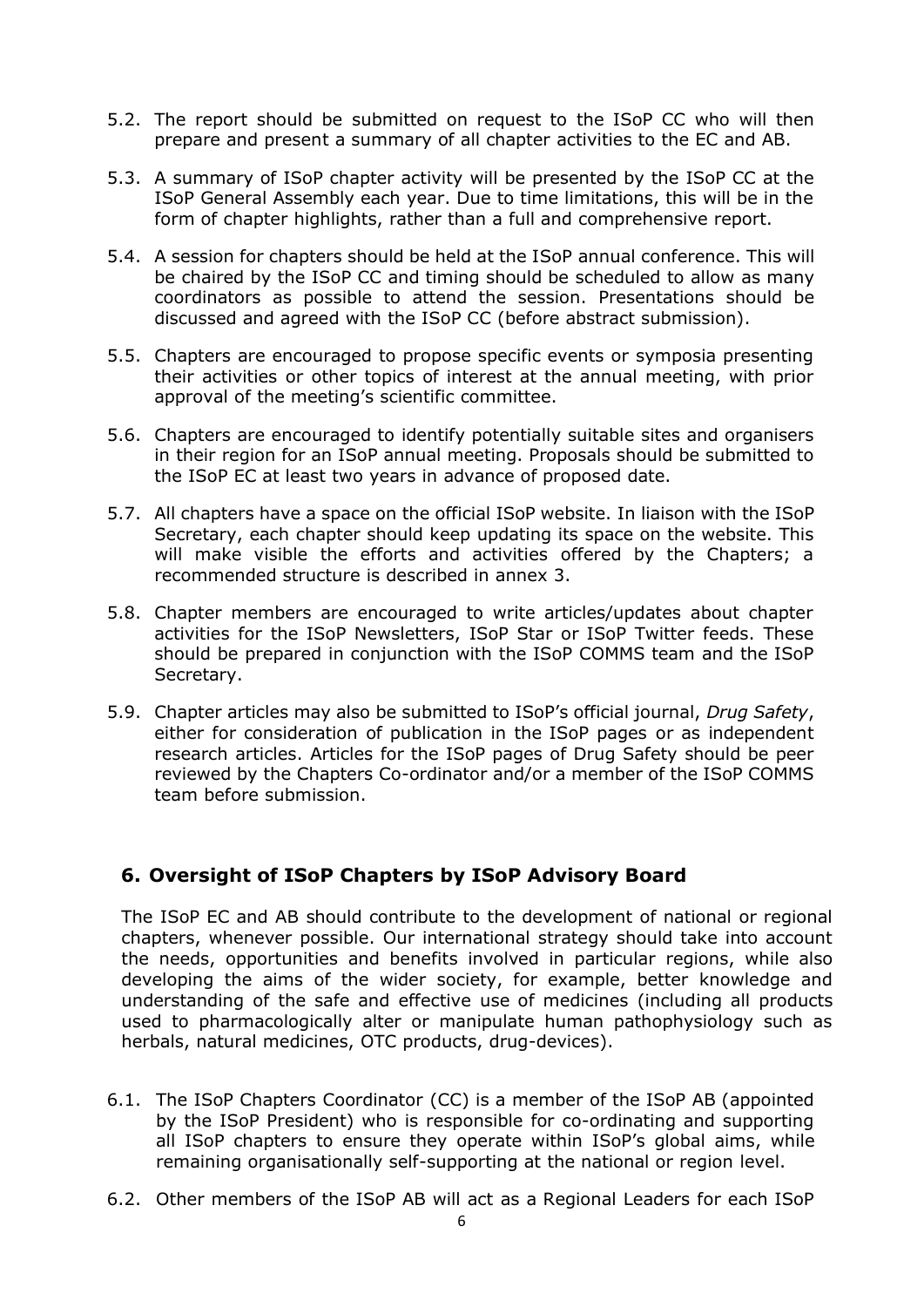region. These roles are intended to help the CC and EC follow and support activities from each chapter.

- 6.3. Chapters are invited to advise the EC of projects which are both in scope and of importance to patient safety in their region. The EC may suggest obtaining expert advice from the ISoP Scientific Board (SB).
- 6.4. In discussion with the ISoP CC, ISoP EC and ISoP SB, it may be appropriate for ISoP to develop specific programmes of support e.g. training, conferences and workshops at a local or regional level.
- 6.5. Neither the ISoP CC nor the ISoP EC or AB are directly responsible for Chapters' internal and organizational matters.
- 6.6. Members of the ISoP EC, AB and SB will aim to assist the functions of the Chapters, for example by providing teaching materials or speakers, if requested.
- 6.7. If problems within chapters are identified at any time, they should be addressed constructively and inclusively by Chapter Leaders. If issues cannot be resolved within a chapter, they should be reported to the ISoP CC and EC as soon as possible, with the aim of collaborative resolution.
- 6.8. Through the ISoP CC and AB, ISoP is responsible for ensuring all Chapters abide by acceptable standards of conduct as defined in the ISoP By-laws.
- 6.9. ISoP reserves the right to withdraw recognition of a chapter for example, if the chapter does not comply with the Chapter Guidelines or ISoP bylaws and to withdraw permission for the Chapter to use the ISoP name and/or logo.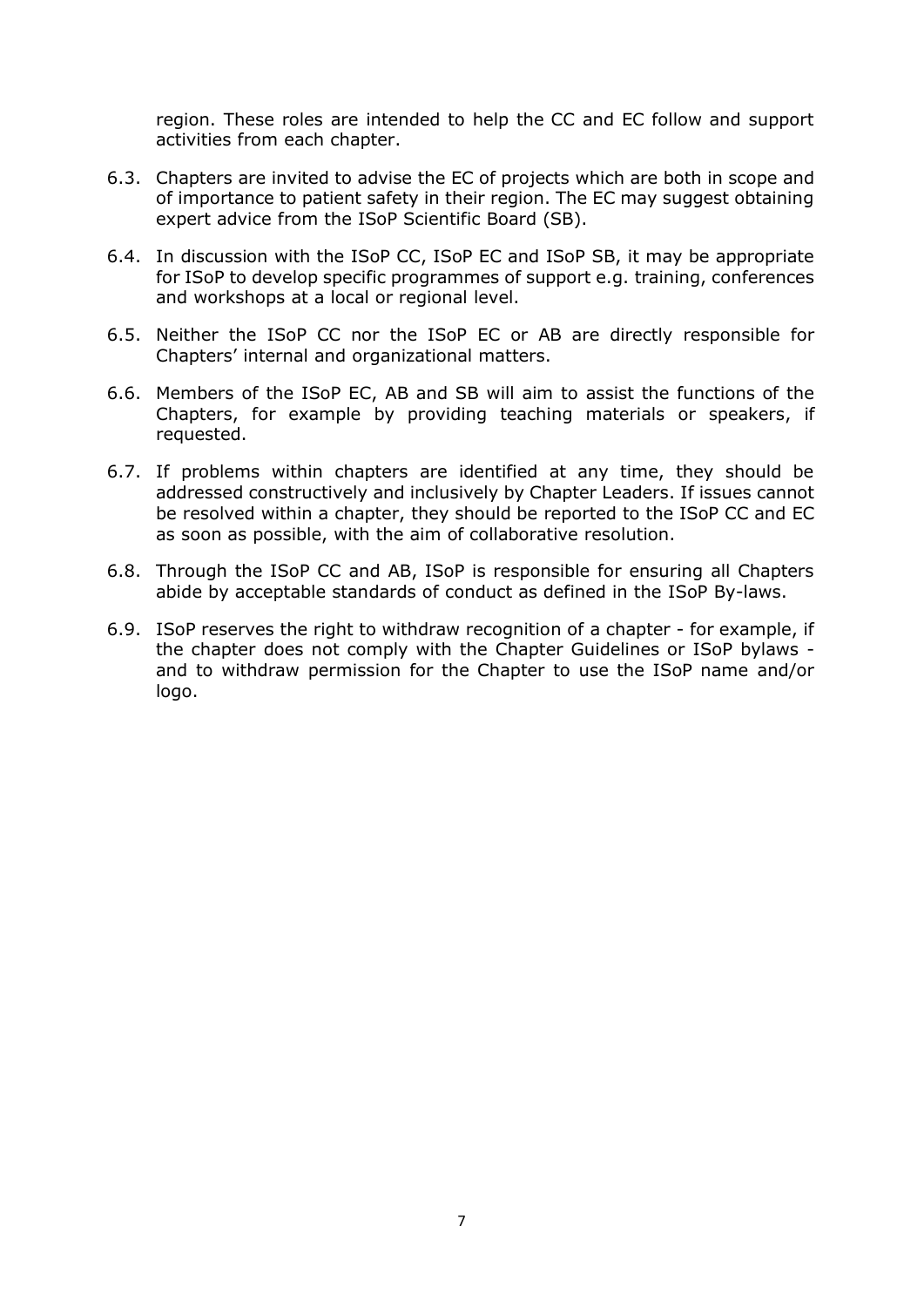# **Annex 1. Template of proposal letter**

*This template applies to the three options for setting up a new Chapter. However, in the second option, the proposal must have additional information according to the national regulation of each country* 

- o Why Now? *Explanation of the reason for the creation of a new ISoP chapter.*
- o Why a Regional Chapter? *Explanation of the gaps that the Chapter's gaps expect to work within the country or region proposed.*
- o When? *A simple timeline to set up the Chapter*
- o How? *Explanation of the option chose to create the Chapter (first: the simplified procedure, second: a separate entity -national new entity, or third: a separate entity under another organization)*
- o Who? *Countries (if it is applicable)*
- o Members: *Name of the current ISoP members interesting in the creation of the Chapters*
- o Goals & Objectives
- o Next Steps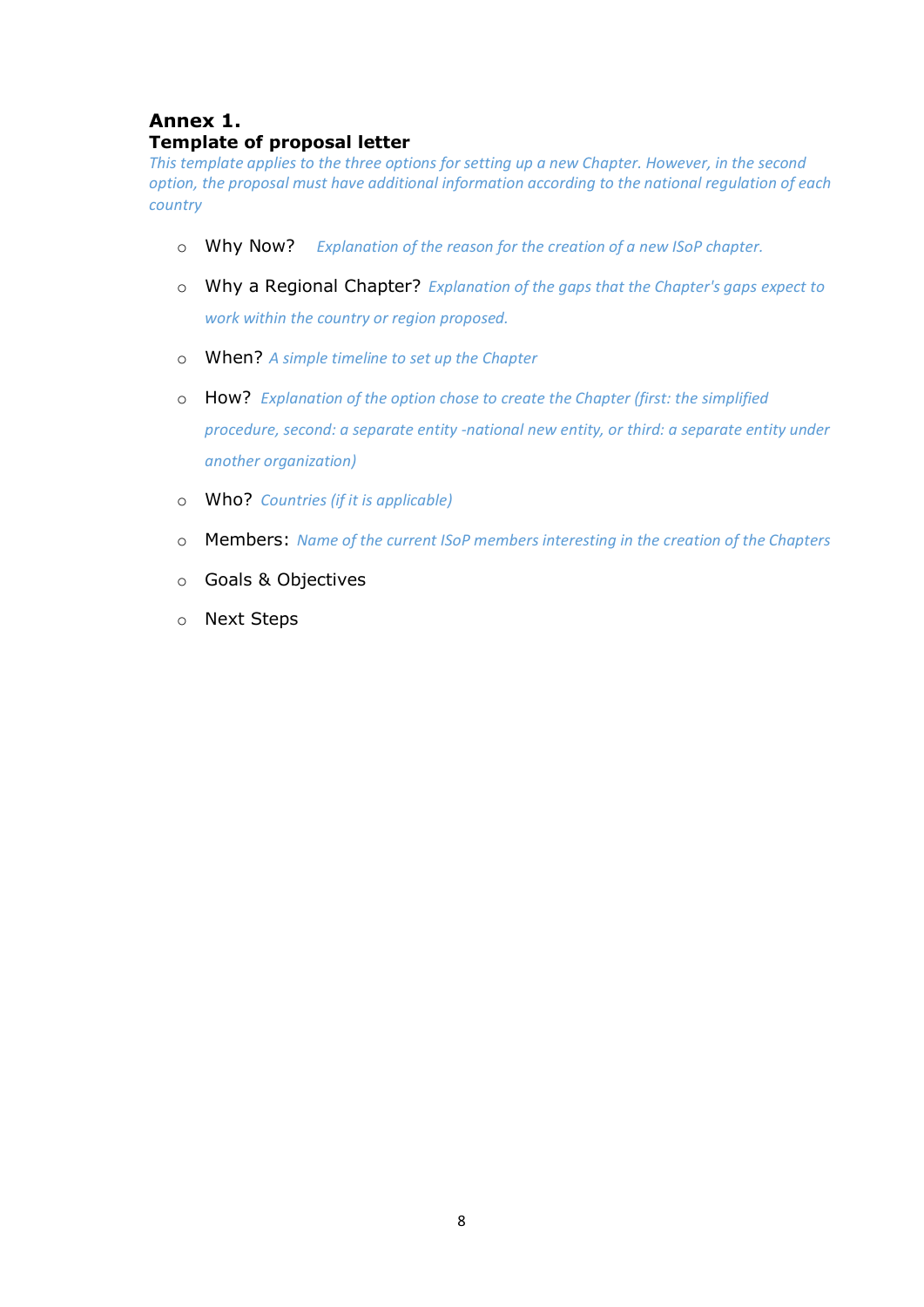#### **Annex 2. Template of ISoP chapter's report**

*Please mark the corresponding option*

| <b>Report for the Annual Meeting</b>   |  |
|----------------------------------------|--|
| <b>Report for the Mid-year meeting</b> |  |

## **Please select your Chapter**

| <b>Chapters</b>                 |  |
|---------------------------------|--|
| Africa                          |  |
| China                           |  |
| Egypt                           |  |
| Indonesia                       |  |
| Italy                           |  |
| Latin America                   |  |
| Middle East                     |  |
| South Asia                      |  |
| South Eastern Europe            |  |
| Switzerland                     |  |
| North America (NASoP)           |  |
| Western Pacific region          |  |
| New chapter if it is applicable |  |

#### **General information about the Chapter**

| Year of creation                  |  |
|-----------------------------------|--|
| Number of members in the creation |  |
| Number of current members         |  |

#### **Please select the option that applies for the current establishment of your Chapter.**

| Simplified procedure as an informal subgroup of ISoP                                               |  |  |
|----------------------------------------------------------------------------------------------------|--|--|
| A separate registered entity with legal national status                                            |  |  |
| If the Chapter is formally registered, please explain the current status of the Chapter and submit |  |  |
| a copy of the registration documents; if you already sent it, please omit the attachment           |  |  |

## **Financial information**

| The Chapter raises money from events or meetings                         |  |
|--------------------------------------------------------------------------|--|
| In affirmative cases, please submit a copy of the last financial report, |  |
|                                                                          |  |

#### **Frequency of the Chapter meetings**

| <b>Type of meeting</b>                  | <b>Frequency</b> |
|-----------------------------------------|------------------|
| Executive committee or Chapters leaders |                  |
| All members                             |                  |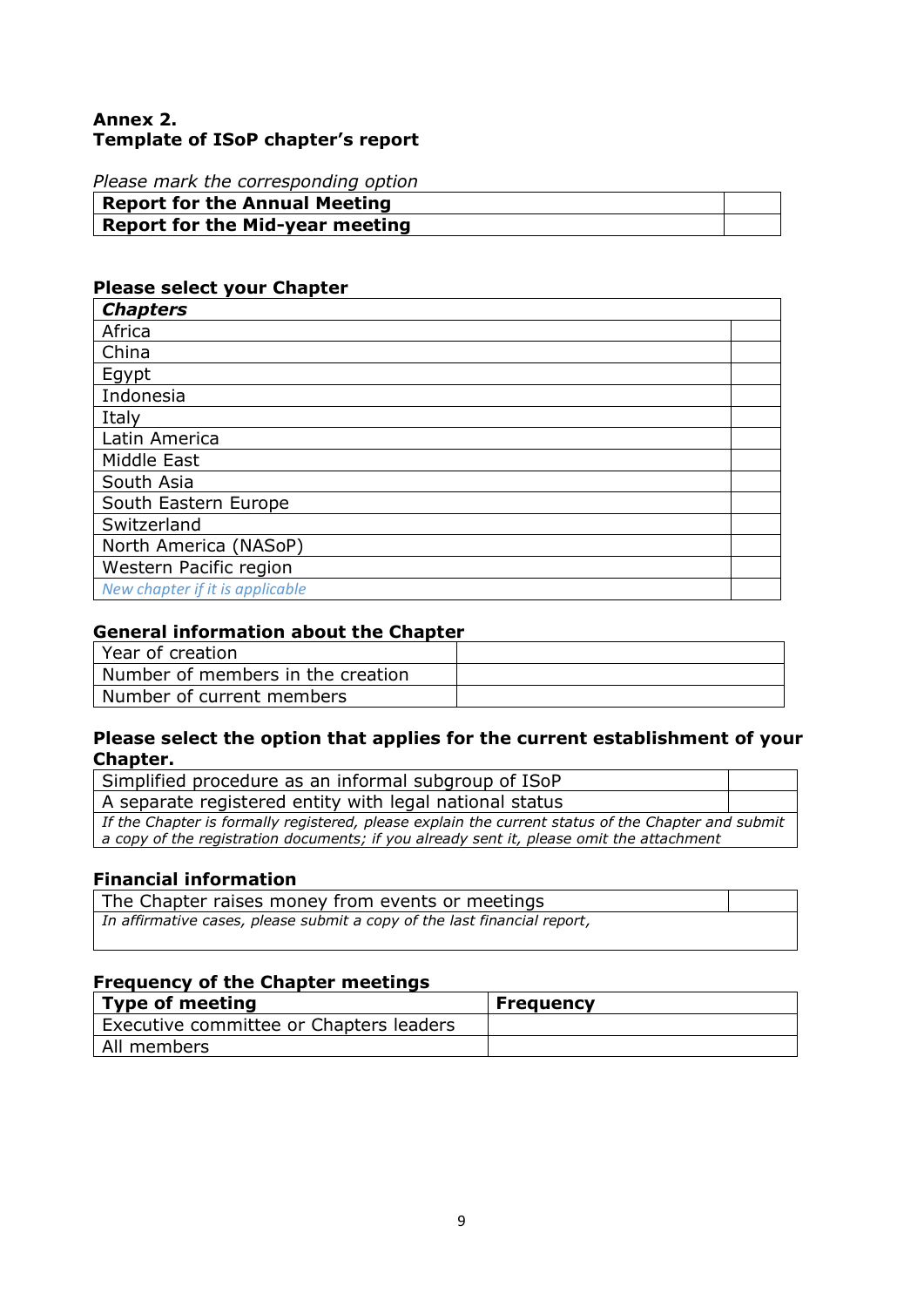#### **Description of activities**

*Please describe all your activities organized during (period of time specific for each report).* Please use one row for each activity

| Name of the<br>activity |  | <b>Date</b> | Open for non-<br>members | <b>Number of</b><br>participants | <b>Collaboration with</b><br>other Chapter, SIG<br>or other<br>organization |
|-------------------------|--|-------------|--------------------------|----------------------------------|-----------------------------------------------------------------------------|
|                         |  |             |                          |                                  |                                                                             |
|                         |  |             |                          |                                  |                                                                             |

**Specific questions** *(every report could have specific questions, this will depend on the CC)*

#### **Further comments**

## **List of documents attached**

#### **Name of Chapter Leader:**

**Date:**